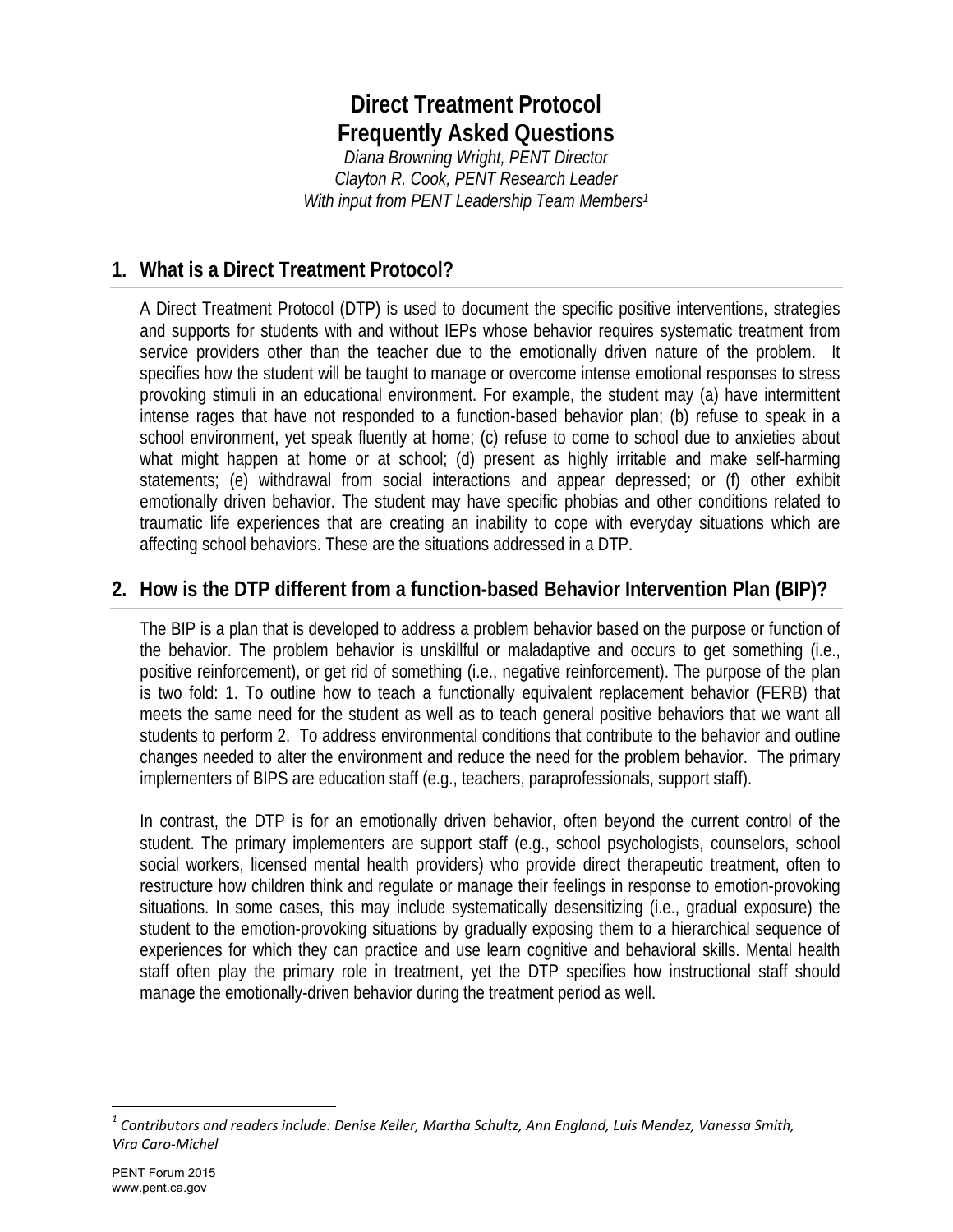## **3. How are the DTP and the BIP similar?**

Both approaches are used to address behaviors that are interfering with the emotional and behavioral health of the student, as well as their academic and social functioning. Both approaches gather progress monitoring data to examine gradual change in behavior over time, use data to make decisions on treatment outcomes and provide reinforcement for skill acquisition, generalization and maintenance over time.

#### **4. Does a student in need of a DTP require an IEP?**

DTPs can be for a student with or without an IEP. A DTP may be provided as a school team service, as a behavioral RTI tier III service, as a 504 plan service or as a related service if the student has an IEP. Schools across the nation are in the process of changing practices so that students without IEPs as well as those with IEPs can access higher level behavioral services and supports.

Practice pointer: If the student has an IEP, the related service would be "to benefit from special education" whereas if the student has an IEP and requires a BIP, that would be a "supplementary aid to maintain the least restrictive environment".

## **5. Who will complete the DTP form?**

If the student has an IEP or 504 plan, the team will develop the treatment recommendations, and potential implementers and other members will be present for this process just as they are for a BIP process. If this DTP is being provided as a school team function, or tier III intervention, the school or district method of documentation of interventions will be used.

#### **6. Who will implement the DTP?**

There are a number of people who will implement the DTP. In terms of data collection and generalization assistance, the teacher(s) play a role. For the direct treatment, the person with the scope of practice and scope of competence will provide the service. Clinical and school psychologists, school counselors, social workers, marriage and family therapists, speech therapists and occupational therapists often have the scope of practice and competence to address emotionally driven behaviors.

Reinforcement will happen in the classroom for generalization and will also be provided by whoever does the direct treatment portion of the DTP. Parents often play a role in assisting generalization and can be involved in reinforcement. Behavior specialists often play an important role in identifying effective reinforcers in addition to teachers, parents and the students themselves. Data review and decision making can involve a full range of support personnel.

## **7. Who will monitor the DTP?**

Monitoring is embedded throughout the plan and can often involve a variety of personnel. Weekly data should be gathered and graphed so that efficient decisions on whether DTP is working or whether adjustments to the plan need to be made.

#### **8. Who makes the decision on whether to use a BIP or a DTP?**

A team decision is always the best decision in determining best approaches. Typically a Pathway Chart is helpful and will have been completed before an approach is selected. This Pathway Chart is a helpful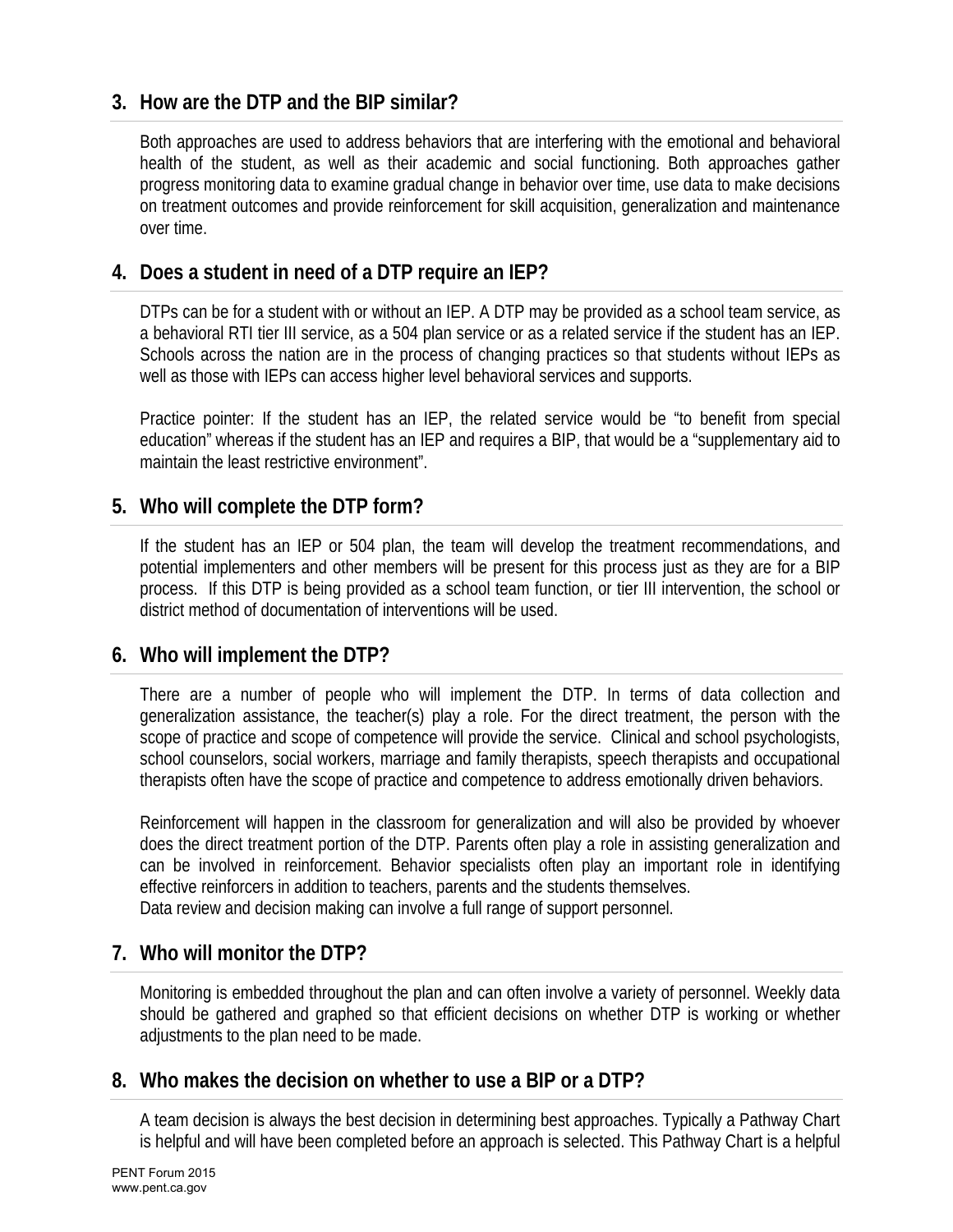tool to summarize the team's hypothesis of why the behavior is occurring. See: http://www.pent.ca.gov/frm/forms.html. If the student has an IEP or 504 plan, the team will determine which approach should be tried. Similarly, the school team or RTI team can make the decision if no IEP or 504 plan is presently in place.

Sometimes we immediately know that finding a functionally equivalent replacement behavior (FERB) will not solve the problem. For example, selective mutism, in which the student refuses to speak in school, yet speaks fluently at home, does not change with a function-driven BIP because it is an anxiety based disorder. Rather, there are evidence based, step by step protocols available to systematically address the problem effectively.

# **9. Who may be involved in the data collection process to select either a BIP or a DTP? Will a mental health provider be a part of the assessment process?**

## **Students with IEPs**

If the student has an IEP, an assessment plan will be developed to gather data as to the nature of the variables supporting the problem behavior. This may involve school psychologists, clinical psychologists, Board Certified Behavior Analysts and other behavior specialists, speech pathologists, MFTs, social workers, occupational therapists (typically for emotionally driven escape behaviors in students with autism and/or moderate to severe disabilities) and others. The parent/guardian must agree in order for assessment to proceed. The data collection and analysis should be performed as a transdisciplinary process in which all supporters weigh in as to the nature of the problem and develop a treatment approach. For some students, behavior problems will require BOTH a BIP and a DTP. When the related service of mental health treatment is potentially a need which will be described in the DTP, then those individuals with the scope of practice and competence will be selected.

## **Students with no IEPs**

If the student does not have an IEP and the team wishes to provide either a BIP or a DTP to address a problem behavior, the team may review existing data, such as incident reports, school records (attendance/discipline/medical) for the purpose of developing a BIP or DTP, and no assessment plan is required. However, it is important to be cognizant of when an assessment for special education services is triggered. That is, districts must develop clear "Child Find" procedures to avoid failure to provide special education in a timely manner.

It is possible and appropriate to address many students' behavior problems with either a BIP or a DTP or both but at any point, non-responsiveness to the intervention may be the data that suggests a comprehensive assessment for special education services is needed.

## **Examples**

- 1. A kindergarten student may have intense school refusal behaviors. If the student is not demonstrating a gradual response to the DTP that employs evidence based treatment for this problem, at some point a Child Find obligation to examine the need for special education services will be triggered.
- 2. A first grade student refuses to speak in school. The Speech-Language Pathologist must determine that there is no underlying language disorder that is causing or contributing to the reticence. Typically, it will be discovered that the speech refusal is an anxiety based disorder, and assessment will be necessary to satisfy a Child Find obligation. (Often audio recording in the home will be analyzed to evaluate the possible language disorder contribution, if any.)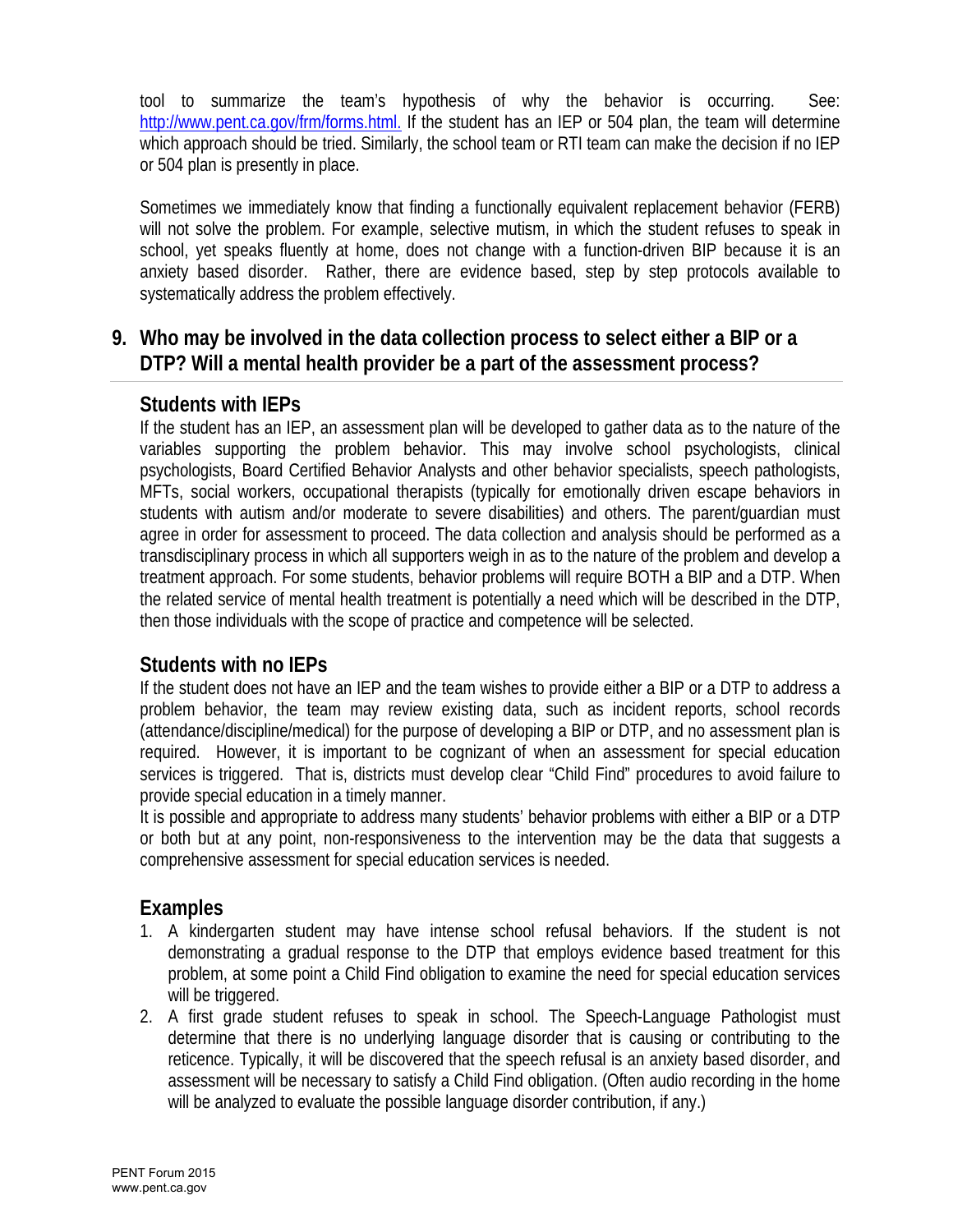3. A highly traumatized  $5<sup>th</sup>$  grader with multiple foster home placements exhibits rage behaviors not associated or rarely/infrequently associated with environmental stimuli. BIP and DTP may be used with careful data analysis prior to consideration for special education services. However, nonresponsiveness may trigger a Child Find obligation.

## **Avoiding delay in assessment for special education services**

By collecting data daily, graphing weekly and meeting at the 4 week decision point, delays in special education assessment can be avoided. Also, it is very important to remember that at any point, parents or others can request full special education assessment. When a parent requests special education assessment, the district is obligated to either assess or provide the parent with a Prior Written Notice outlining the reasons for not conducting an assessment.

## **Avoiding over identification**

When there has been a lack of response to behavioral (BIP) or cognitive behavioral (often DTP) interventions, the most likely suspected disability is Emotional Disturbance. This requires a condition, to a marked degree over a long period of time, that meets additional criteria. Careful data analysis will be especially helpful in avoiding false positive findings, a critical issue to remember as schools face disproportionality issues in their identification processes. In some districts, a disproportionate percentage of students of specific ethnicities or races have been identified as emotionally disturbed. Increasingly, schools are experiencing more students with trauma in their lives and school must be careful in determining whether or not the behavior is disability related.

# **10. If the student has an IEP, at what developmental level may a student benefit from the related service specified on the DTP?**

Not all treatment outlined in a DTP requires a cognitive behavioral approach with a need for insight, i.e., the ability to "think about your thinking" which Piaget described as beginning at approximately age 7, when beginning logical reasoning to think about past, current and future are present. http://www.pent.ca.gov/beh/dev/dev.html Other treatment approaches, such as relaxation training taught by a Autism Specialist, or Occupational therapist or others could be outlined in the DTP to deal with high emotionality when presented with a trigger.

In general, when in doubt, the best way to determine if a student will benefit is to begin treatment and carefully monitor response.

## **11. Will there be a subjective type of baseline data measured by the student prior to intervention?**

It is recommended that in general all data measurement is designed BEFORE the intervention has begun. Data collection should be measured against changes from baseline. Typically, multiple data providers will give the best measure of change. This includes parents, teachers, support staff and the students themselves. Much work surrounding Subjective Units of Distress Scales (SUDS) has shown it to be a good student perspective measure on whether skills are being developed that are alleviating distress. The Incredible 5 Point Scale has been used successfully with students with autism and other scales are available on websites. For example, on the PENT website under progress monitoring, many tools are available for use for these purposes.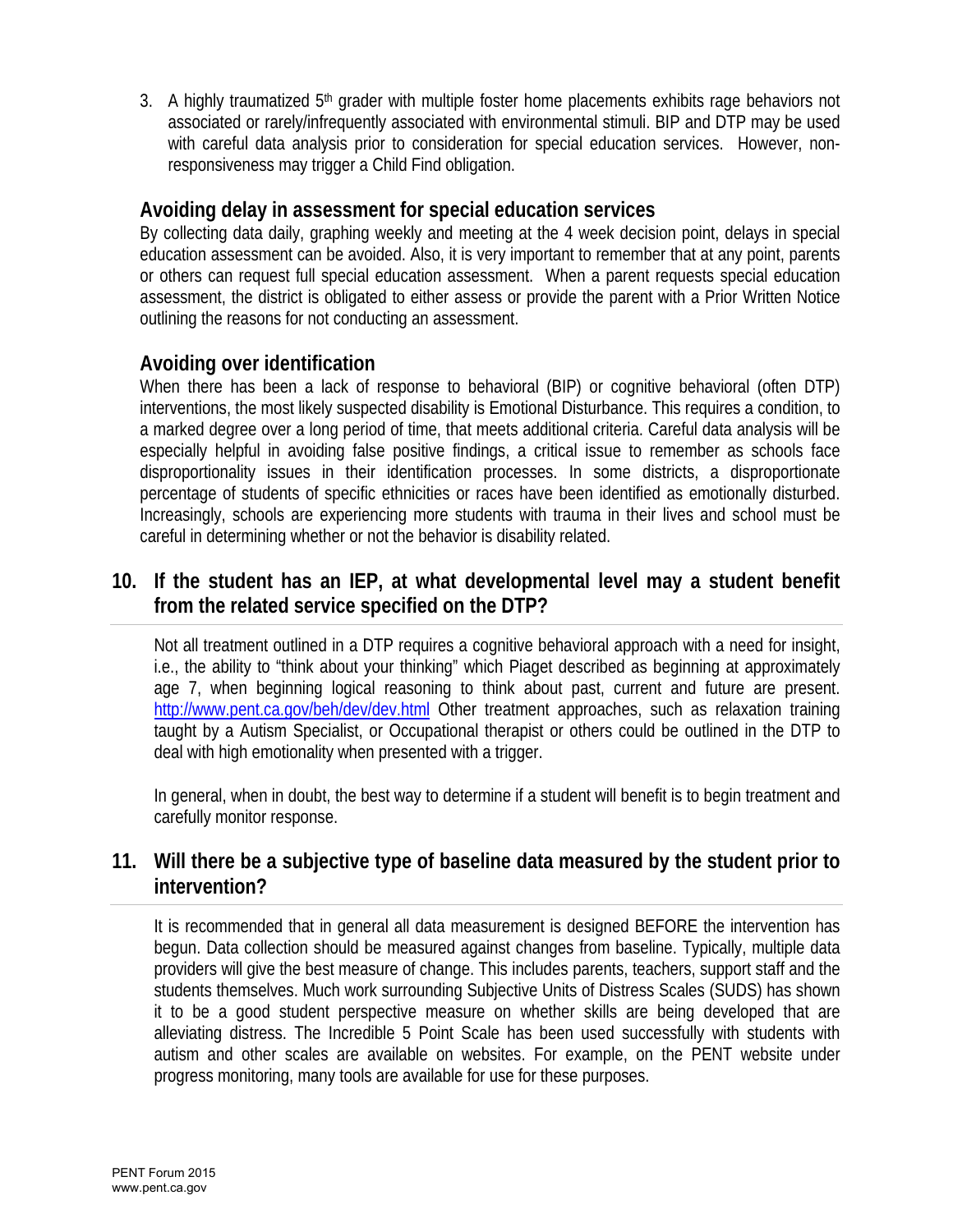# **12. Should we consider more than one evidence-based practice to be included on Line 9?**

The correct answer to this question is that it depends. Typically, there is one evidence-based treatment or protocol that should be selected and followed faithfully to address a particular issue of concern (e.g., school refusal, conduct problems, depression). On a few occasions, more than one protocol will be followed because the student has comorbid conditions. Each treatment protocol will have within it multiple evidence-based components. For example, if following the evidence based protocol designed by Dr. Christopher Kearney at UNLV for school refusal, that would be described. Within that protocol many components are in and of themselves evidence based as well. A DTP follows a step by step treatment for a specific disorder or condition. If we are "eclectic" we end up with a non-evidence based protocol, which should be avoided much as we have learned to avoid "eclectic" approaches to teaching reading.

## **13. Can we attach other documents that outline in detail the treatment protocol?**

Yes. Often attaching a preexisting step by step treatment or other guidance sheet can streamline the writing process and avoid lengthy rewriting of documents.

#### **14. How does a service provider establish the expertise to provide the treatment?**

**Step one** is to examine the training and background of the credential or license to practice. This provides evidence of "scope of practice." For example, a staff person who is BCBA credentialed may have no background or training to provide direct cognitive behavioral therapy for individuals with bipolar disorder and other conditions. However, the individual may be both a BCBA and a school psychologist. It is within the scope of practice of a school psychologist to provide direct one on one counseling using a cognitive behavioral therapy approach. An occupational therapist, BCBA or other behavior specialist or autism specialist may have credentialing that includes teaching relaxation and coping to this population, therefore the scope of practice provision is met.

**Step two**, if step one is established, then the potential provider should establish scope of competence. This can be done through university preparation, reading, completing on-line training, taking extension courses, being mentored by a competent practitioner and supervised by a specialist in the methodology.

# **15. Does this plan allow for the generalization of coping skills into the classroom setting?**

Yes. Goals will be established on the plan that specifically report on changes on the progress monitoring measure selected that are inclusive of school environments. This always includes classroom and school grounds, but may also include changes reported in the home environment. Again, progress monitoring tools for this purpose are located at http://www.pent.ca.gov/frm/forms.html.

#### **16. How frequently would we progress monitor the generalization of skills in the natural environment?**

Typically somewhere between once per day and once per week the staff will complete the simple form mentioned in question 14 above. This typically requires 1 to 2 minutes of staff time and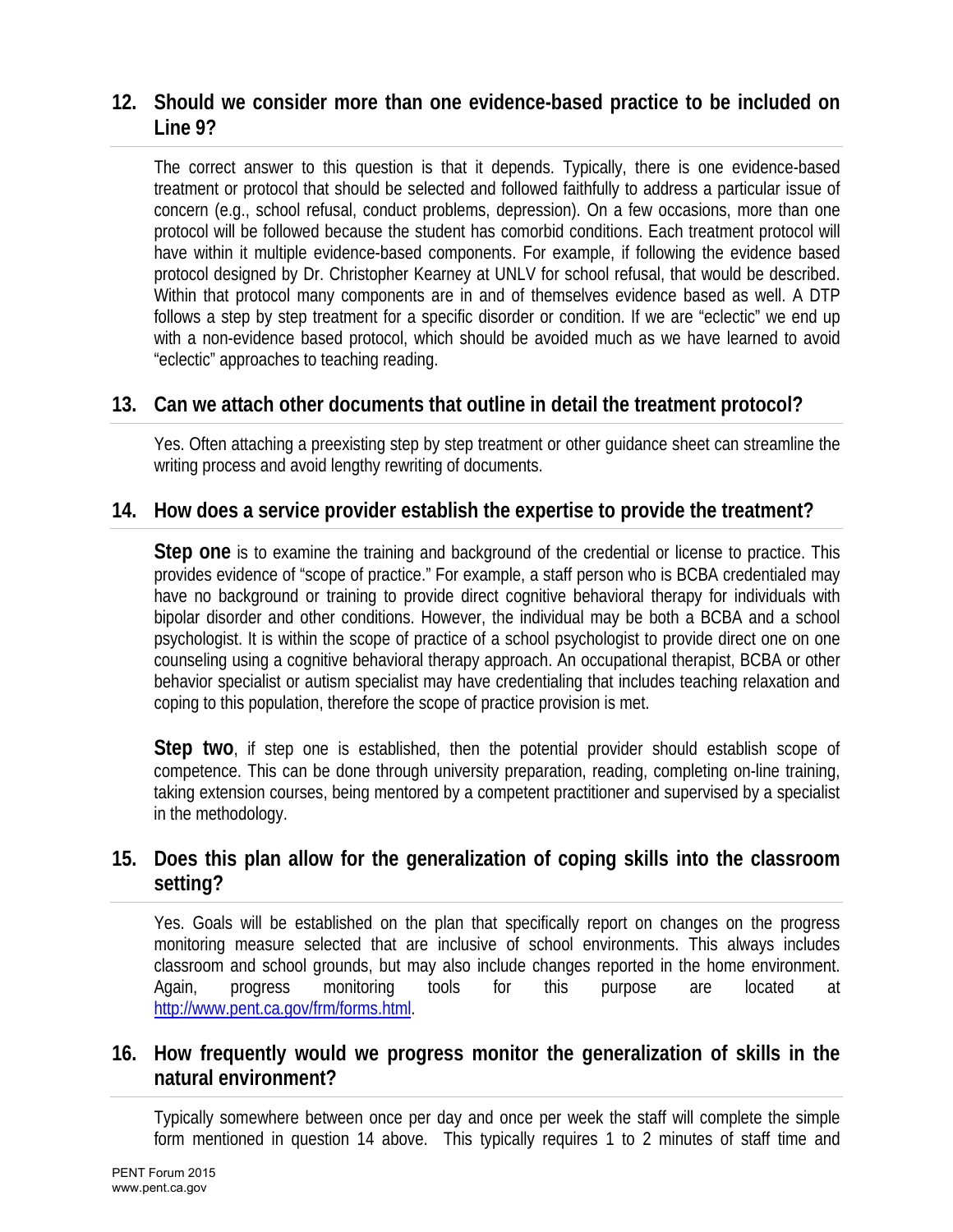approximately 3-5 minutes to train staff on how to use the selected form. The plan will specify who collects and graphs data. Typically, the direct treatment staff will aggregate the data and input it into a graph, but this can vary and be determined by the team.

#### **17. Why does the DTP emphasize data collection, reporting and communication between stakeholders?**

Often in the past, related services were provided with no ongoing communication or progress monitoring other than summative assessment of progress at the end of an IEP period based on subjective hunches. The new educational emphasis on formative assessment, DURING the treatment results in better ability to determine when the service is working, and to what extent. Multiple informant exchanges allow stakeholders to determine the degree to which changes in student performance are actually occurring and observable outside of a therapy room.

In the past, for example, mental health therapy often occurred for years on end with no discernable, measurable data collected or analyzed in defense of terminating, maintaining or increasing intensity, changing approaches or changing service providers. The DTP increases accountability in related services, much as increases in accountability are occurring in academics.

## **18. Who are the stakeholders for communication during this plan and how often should communication occur?**

The communication plan will be highly individualized. A team will wish to designate who exchanges valid data (not impressions), at what time interval and for what purpose. This is a team effort, and each stakeholder should weigh in on what data will be helpful. Stakeholders may include: parents, outside therapists, site administrators, program managers and specialists, support personnel serving the student in other capacities, probation officers, teachers and others concerned with the emotional and behavioral health of the student. The ultimate goal of an effective DTP is to support the student's generalization and maintenance of learned skills across multiple environments. This requires true two-way communication between the therapeutic provider and all stakeholders.

## **19. How long will a plan like this be implemented?**

Protocols for specific disorders and conditions typically describe a range of implementation time to achieve success. CBT approaches typically require 12-16 weeks, depending on the issue in question. Many other issues resolve much more quickly. That being said, it depends on how quickly rapport or a therapeutic relationship can be established. In situations in which rapport takes longer periods of time to be established, the therapy may take slightly longer. The data collection, aggregation and summarizing the generalization outcomes inherent in this approach prevents discontinuing the DTP too soon, or keeping it in place too long.

## **20. Is a DTP required by law?**

A Direct Treatment Protocol is not mentioned in federal or state law. However, there are legal requirements inherent in IEPs when students have behavior that needs to be addressed.

If the student has an IEP, it is necessary to determine if any related services are required to benefit from special education services. Additionally, if the student with an IEP has behavior that impedes the student's learning or peers learning, we must consider strategies, including positive behavioral interventions strategies and supports. If we consider strategies, we are required to write what